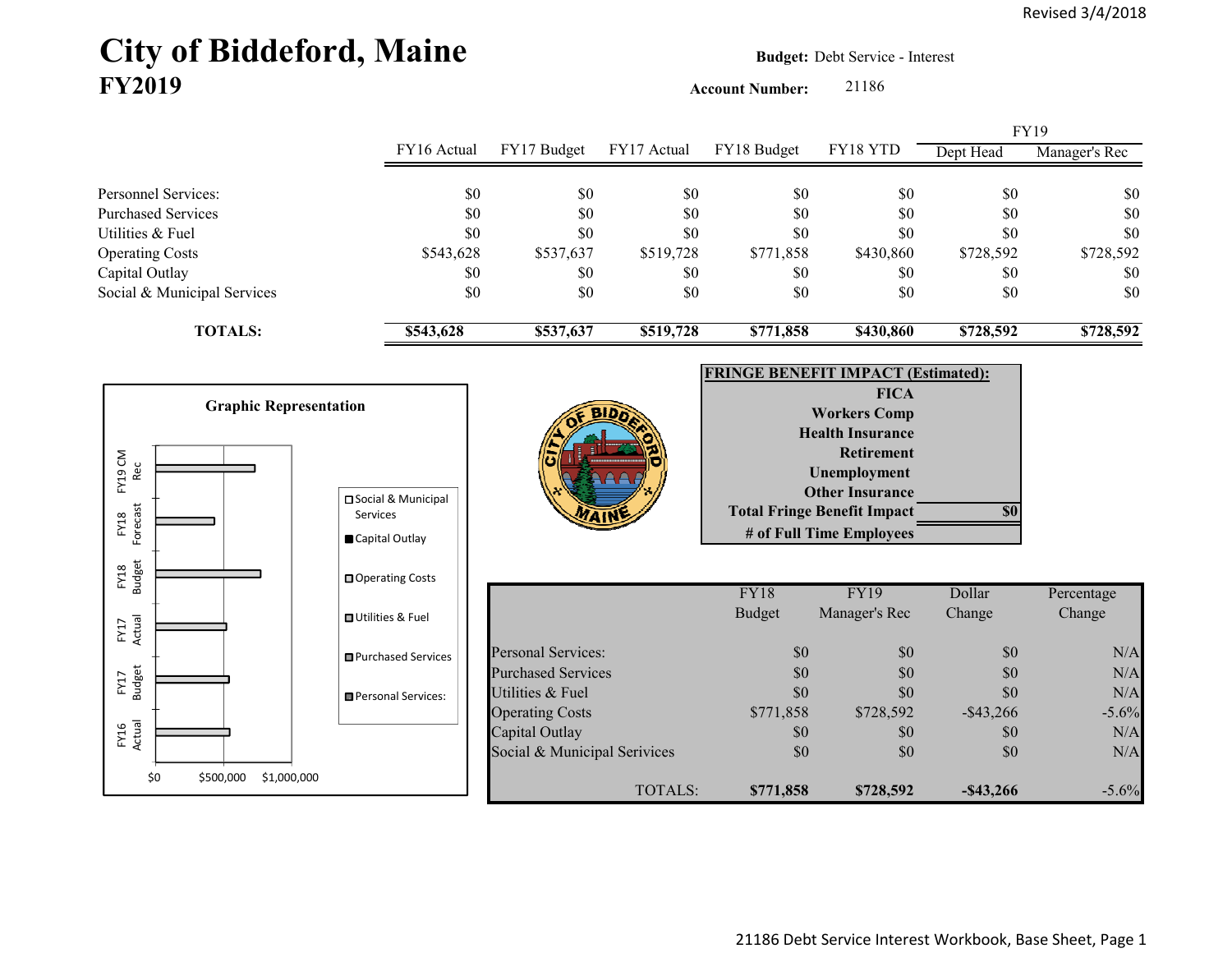## Other Operating Costs

| Account |                                                             | <b>FY16</b>           | FY17                  | FY17                  | <b>FY18</b>           | <b>FY18</b>           | <b>FY19</b>           |                       |
|---------|-------------------------------------------------------------|-----------------------|-----------------------|-----------------------|-----------------------|-----------------------|-----------------------|-----------------------|
| Number  | Description                                                 | Actual                | Budget                | Actual                | <b>Budget</b>         | YTD 02/28/18          | Dept Head             | Mgr's Rec             |
|         | 60751 Bond Interest Expense<br>60755 Lease Interest Expense | \$455,187<br>\$88,441 | \$461,422<br>\$76,215 | \$443,550<br>\$76,177 | \$687,425<br>\$84,433 | \$378,897<br>\$51,963 | \$643,182<br>\$85,410 | \$643,182<br>\$85,410 |
| Totals  |                                                             | \$543,628             | \$537,637             | \$519,728             | \$771,858             | \$430,860             | \$728,592             | \$728,592             |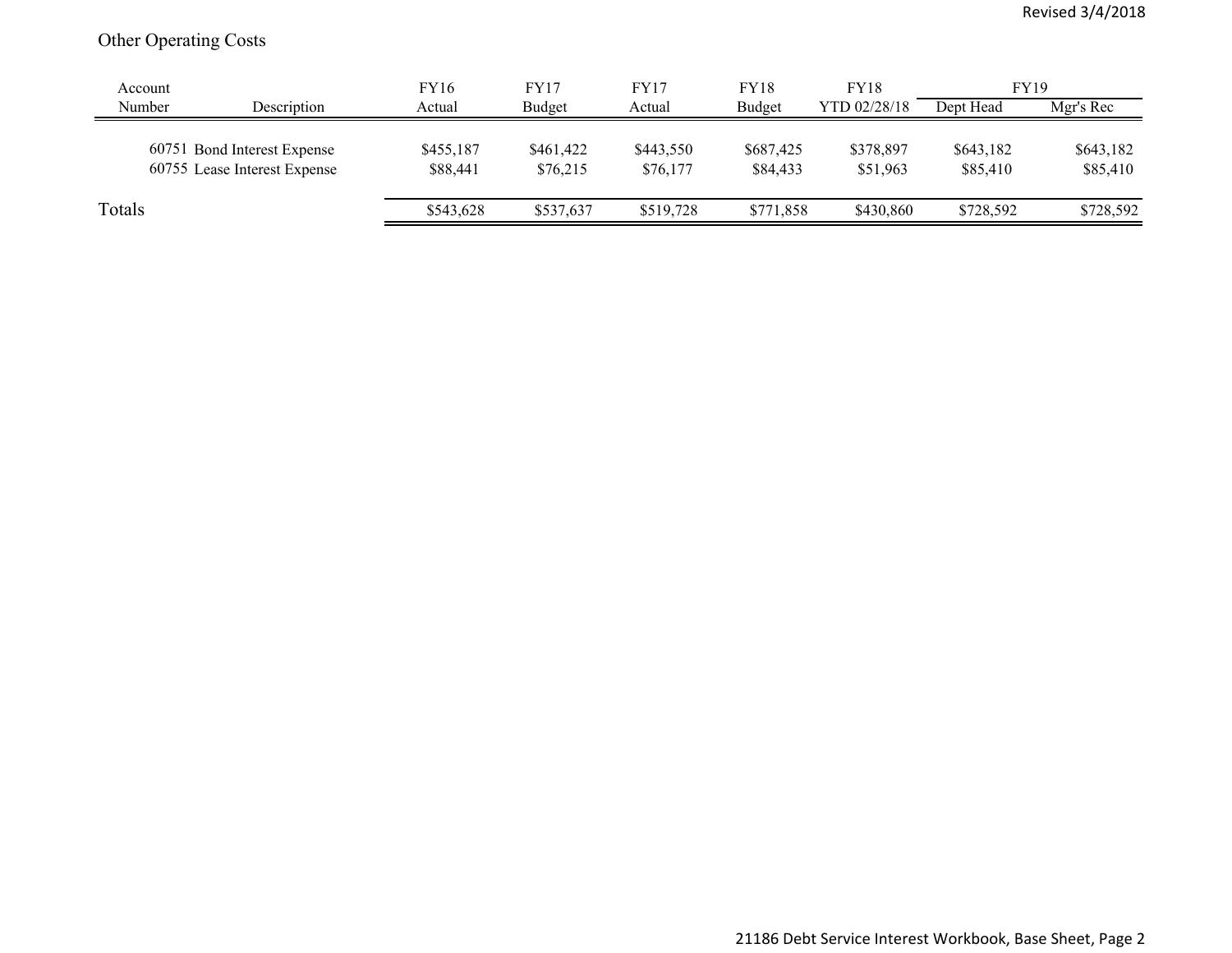

## **Fiscal Year 2019 Budget Request**

March 4, 2018 **Department:** Debt Service - Interest

Account Title: Bond Interest Expense

| Department Number: | 21186         |              | Account Number: | 60751         |
|--------------------|---------------|--------------|-----------------|---------------|
|                    |               |              |                 |               |
| FY2016             | FY 2017       | FY 2017      | FY 2018         | FY 2018       |
| Actual             | <b>Budget</b> | Actual       | <b>Budget</b>   | Est. Expended |
| \$455,186.58       | \$461,422.00  | \$443,550.06 | \$687,425.00    | \$730,978.13  |

| FY-2019       | Department | City Mgr       | Council | Increase      |
|---------------|------------|----------------|---------|---------------|
|               | Reauest    | Recommendation | Action  | (Decrease)    |
| <b>Budget</b> | 643,181.67 | \$643,181.67   |         | (544, 243.33) |

**Support for Budget Request:** Provide justification for the budget request using as much detail as possible

 to support it. Examples of acceptable support include unit costs, quantity estimates, price quotes, etc. Requests based solely on a percentage increase above the previous budget will not be accepted. Use additional sheets if necessary.

| <b>Description</b>                               | 2019        |
|--------------------------------------------------|-------------|
| Road Reconstruction/Repair                       | 64,268.34   |
| 2009 ARRA                                        | 1,480.28    |
| <b>Community Television Center Building Note</b> | 1,565.22    |
| 2010 Road Project (Refunded 2017)                | 15,817.55   |
| CSO Project (Refunded 2017)                      | 16,947.37   |
| 1999 Refunding Bonds (Refunded 2017)             | 577.13      |
| 2011 Ice Arena                                   | 12,360.68   |
| <b>MERC Purchase</b>                             | 108,337.06  |
| MERC Paid by Route 111 TIF                       | (62,000.00) |
| 2013 GOB - CSO Project                           | 17,712.50   |
| 2013 GOB - Roof Replacement                      | 7,206.26    |
| 2013 Refunding 02 Bond - City                    | 1,399.44    |
| Bond Pay 12 CSO CWSRF                            | 2,912.40    |
| 510-511 Elm Street                               | 8,800.28    |
| Clean Water Revolving Loan                       | 3,622.16    |
| 2017 CSO Bonding                                 | 111,550.00  |
| 2017 Roads Bonding                               | 170,650.00  |
| 2017 Refunding                                   | 159,975.00  |